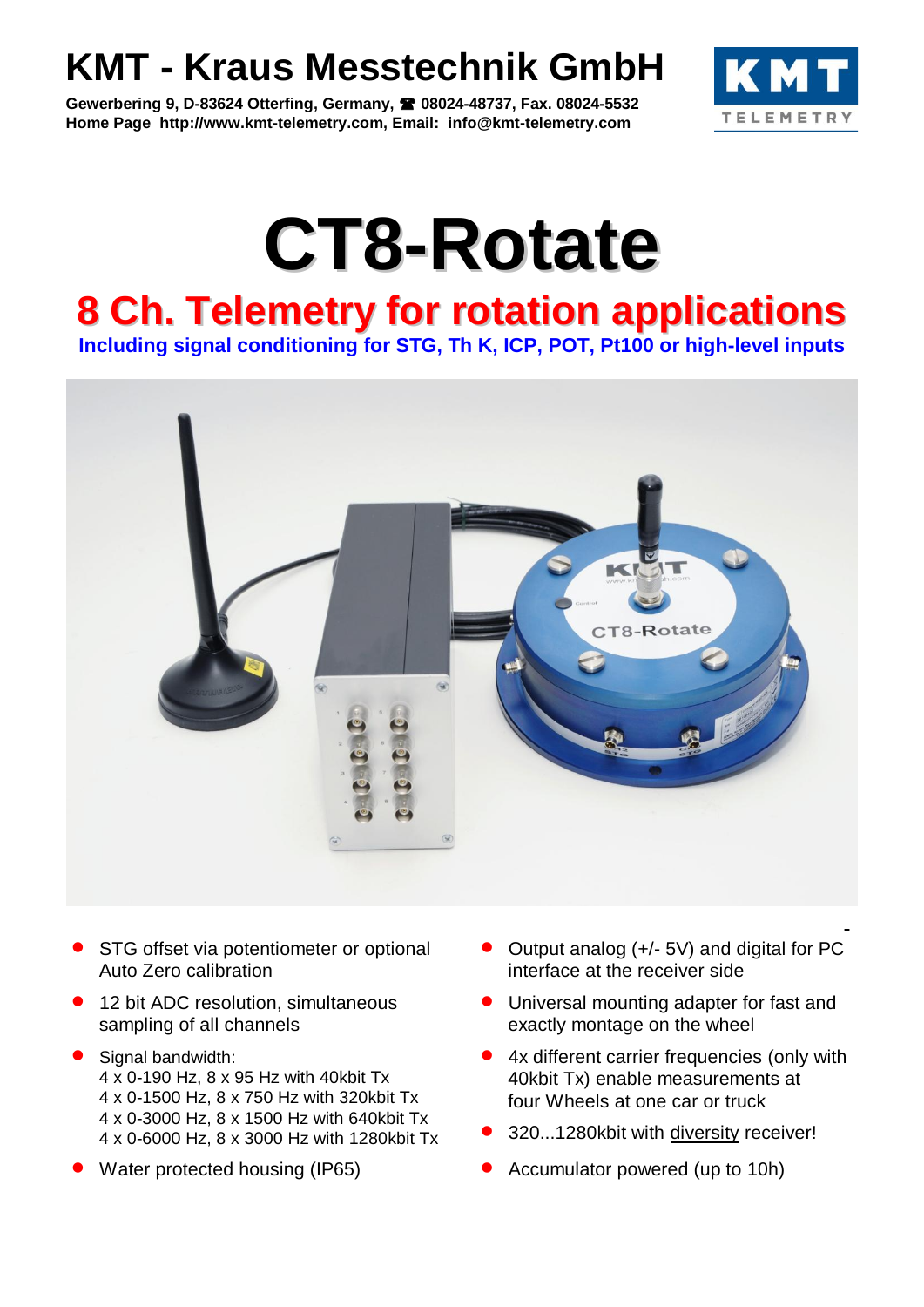

## **CT8-Rotate Telemetry system with standard accessories**

CT8-Rotate is an 8-channel telemetry system designed for easy mounting onto rotating parts such as automobile / trucks wheels, helicopter or windmill rotor to provide non-contact transmission of measured parameters such as pressure, force, temperature, acceleration and voltage.

Sensors inputs are connected via screw on, waterproof connectors. Measured values are prepared in analog format, digitized and transmitted via radio frequencies. Four different carrier frequencies are provided, this allows up to four systems (e.g. for four wheels) to operate in parallel. The complete transmitter assembly is waterproofed to IP65 specifications.

The following sensors can be connected to the system: (STG) Strain gages sensors in full-, half- and quarterbridge configuration (350 ohm or greater), Type K Thermocouples to 1000°C, ICP and capacitive sensors. Voltage inputs of +/-5V and +/-10V are available.

The measured values are processed and output as +/-5V analog signals at the BNC sockets (optional digital output for special PCM interface into a PC) on the stationary receiver located in a vehicle or helicopter cabin.

Resolution of 12 bits is standard; this enables an amplitude dynamic of 72 dB. The analog signal bandwidth is 0- 95 Hz (-3dB) when configured as an eight channel unit. Other bandwidth on request. The measurement accuracy is +/-0.25 % (without sensor). The CT8-Rotate is suited for operation at ambient temperatures of -20 to +70°C. The transmission distance between transmitter and receiving antenna is of the order of 250 m with 40kbit (750 feet) - depend of application!

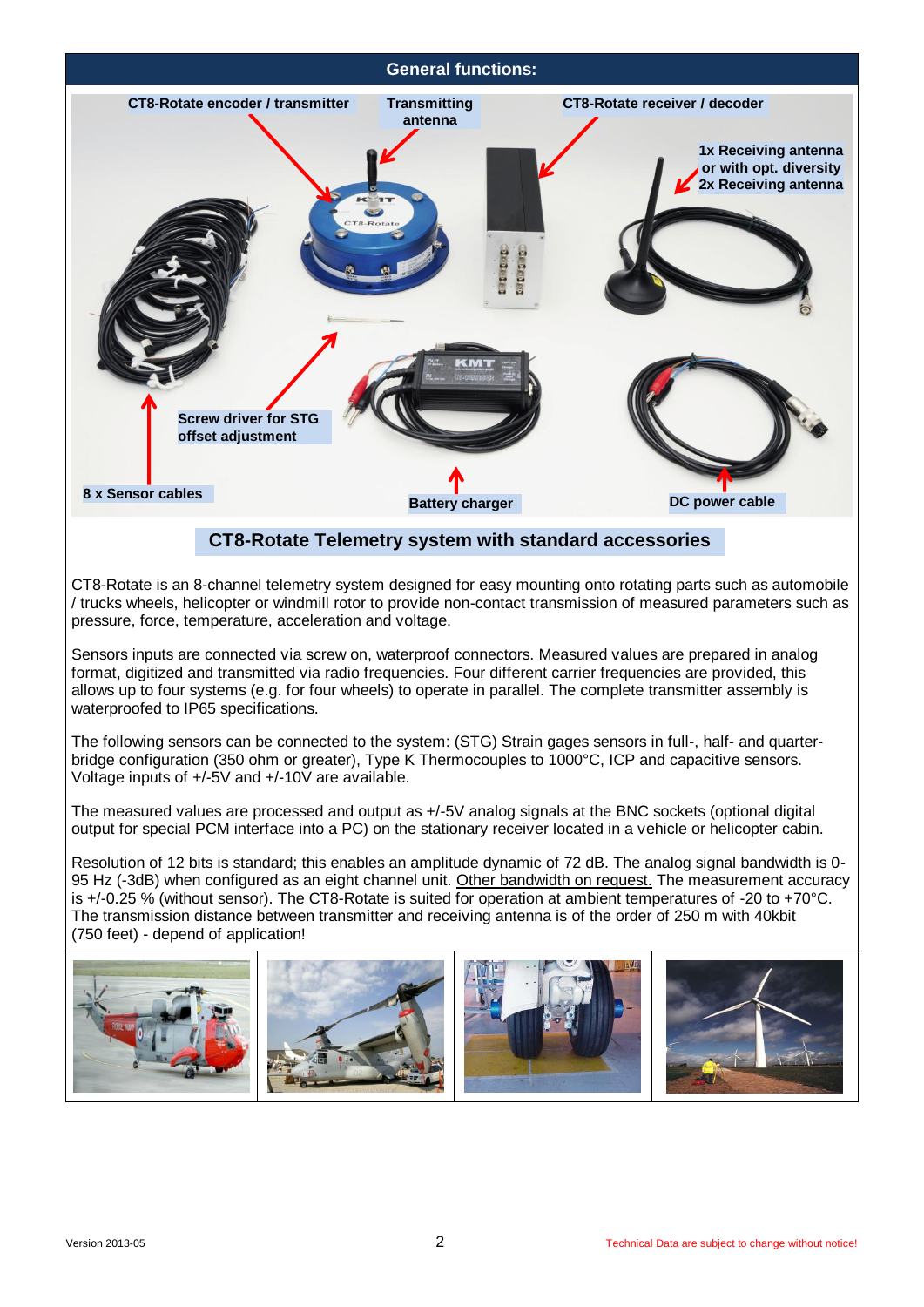#### CT8 Transmitting Unit Technical Data (Encoder)





#### **CT-STG V1:**

Bridge completion: full, half and quarter-bridge (optional)

#### **CT-TH-K-ISO:**

### **CT-PT100:**

**CT-VOLT:**

**CT-ICP:**

#### **CT-POT:**

#### **System Parameters:**

Channels: 4 or 8

| Analog signal bandwidth: | 40 kbit/s              |
|--------------------------|------------------------|
| Dimensions:              | Diameter 160mm, bo     |
| Weight:                  | 1.50 kg without cable  |
| Transmission:            | Digital PCM Miller for |
| Transmission Power:      | 10 <sub>m</sub> W      |
| Operating temperature:   | $-20$ $+70^{\circ}$ C  |
| Housing:                 | Water resistant (IP65  |
| Humidity:                | 20  80% no conder      |
| Static acceleration:     | 100g in all directions |
| Shock:                   | 200g in all directions |

Sensor: Sensor: strain gage,  $\geq$  350 Ohms

Excitation: 4 VDC (fixed), short-circuit protection up to 20mA

Gain: Gain: 200 or 1000 - selectable by solder jumpers

#### **Optional Gain: 250-500-1000-2000 with new CT-STG V2 module**

Offset **Zero adjustment by potentiometer or optional** Auto-zero function (which is not lost by power-off), offset range up to 80% of full scale.

Sensor: thermo-couple, type K ( with cold junction compensation) Temperature measuring range:  $-50^{\circ}$ C to +1000°C (other on request) **with galvanic isolation** 

Sensor: **resistance temperature detectors (RTDs)** with resistance of 100 ohm Temperature measuring range:  $-100^{\circ}$ C to +500°C

High-level inputs:  $+/-5$  Volt or  $+/-10$  Volt (other ranges on request) optional with galvanic

Sensor: For ICP® sensor inputs, Current exc. 1, 4, and 10mA Signal gain x 2, 4, 8, 16, 32 - Signal bandwidth 3 Hz up to \*6000Hz \***(depended of transmitter)**

Sensor: Potentiometer Sensor >350 Ohms to 10kOhm Excitation: 4 VDC (fixed)

Resolution: 12 bit A/D converter with anti aliasing filter, simultaneous sampling of all channels Line-of-sight distance: 250 m with 10mW transmitting power (433MHz Band) Powering: Li Ion Accumulator 7.2V, 2000mA, capacity for 8-10 hours Power consumption: 200 mA (at 7,2V) using 8 STG sensors at 350 Ohms

|                 | Cut off frequency from anit-aliasing filter (-3dB) |                       |                           |
|-----------------|----------------------------------------------------|-----------------------|---------------------------|
|                 | <b>Scanning rate (red)</b>                         |                       |                           |
| <b>Bit rate</b> | <b>4 Channels</b>                                  | 8 Channels            |                           |
| 1280 kbit/s     | 6000 Hz<br>(24615 Hz)                              | 3000 Hz<br>(12800 Hz) |                           |
| 640 kbit/s      | 3000 Hz<br>(12308 Hz)                              | 1500 Hz<br>(6400 Hz)  |                           |
| 320 kbit/s      | 1500 Hz<br>(6154 Hz)                               | 750 Hz<br>(3200 Hz)   |                           |
| 40 kbit/s       | 190 Hz<br>(770 Hz)                                 | 95 Hz<br>(400 Hz)     | depending of transmitter! |

Diameter 160mm, bottom plate diameter 190mm, height 60mm 1.50 kg without cables Digital PCM Miller format - FSK  $-20 +70^{\circ}$ C Water resistant (IP65) 20 ... 80% no condensing 100g in all directions